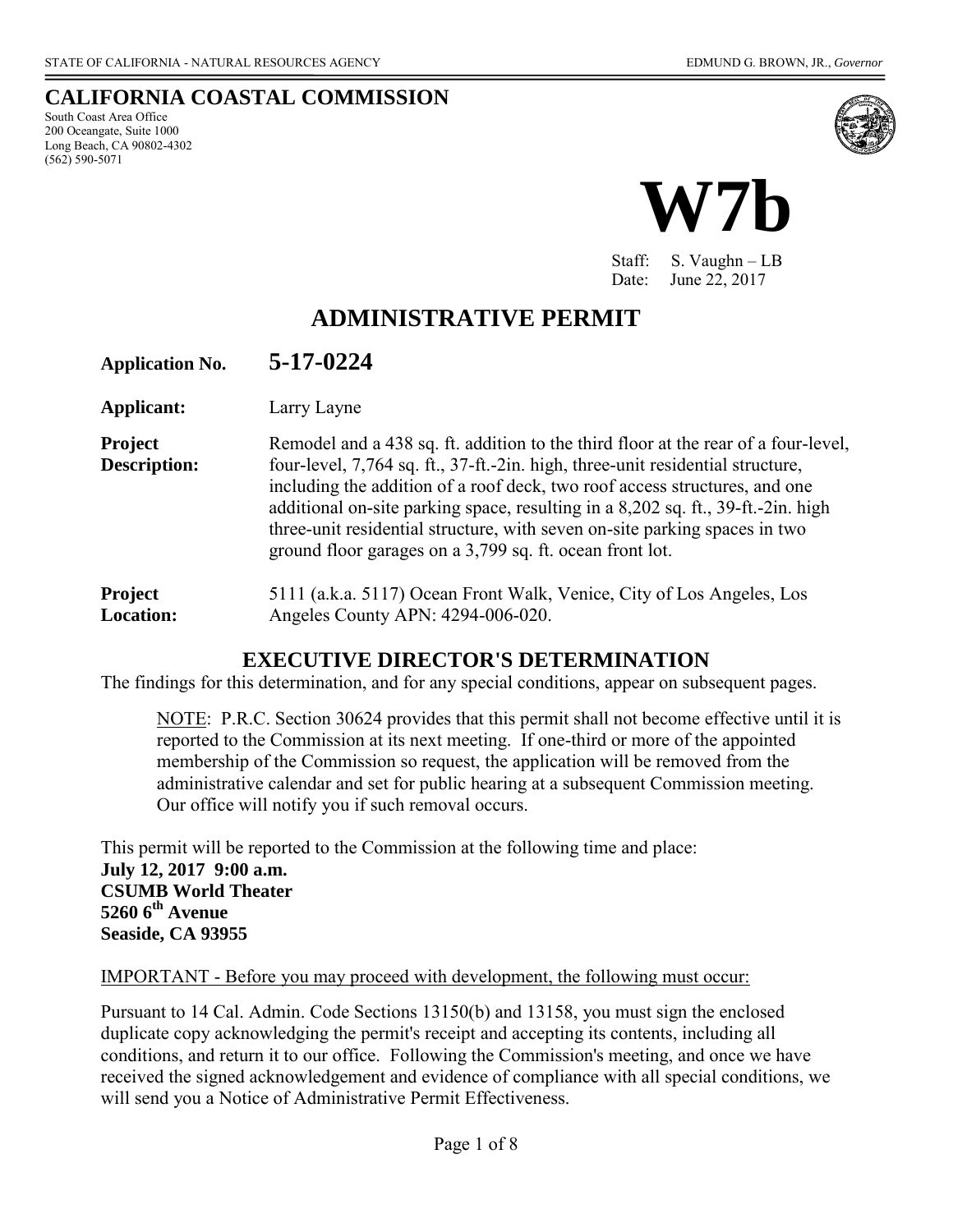#### **BEFORE YOU CAN OBTAIN ANY LOCAL PERMITS AND PROCEED WITH DEVELOPMENT, YOU MUST HAVE RECEIVED BOTH YOUR ADMINISTRATIVE PERMIT AND THE NOTICE OF PERMIT EFFECTIVENESS FROM THIS OFFICE.**

 JOHN AINSWORTH Executive Director

 By: Shannon Vaughn Coastal Program Analyst

## **STANDARD CONDITIONS**

This permit is granted subject to the following standard conditions:

- 1. **Notice of Receipt and Acknowledgment.** The permit is not valid and development shall not commence until a copy of the permit, signed by the permittee or authorized agent, acknowledging receipt of the permit and acceptance of the terms and conditions, is returned to the Commission office.
- 2. **Expiration.** If development has not commenced, the permit will expire two years from the date the Commission voted on the application. Development shall be pursued in a diligent manner and completed in a reasonable period of time. Application for extension of the permit must be made prior to the expiration date.
- 3. **Interpretation.** Any questions of intent or interpretation of any term or condition will be resolved by the Executive Director or the Commission.
- 4. **Assignment.** The permit may be assigned to any qualified person, provided assignee files with the Commission an affidavit accepting all terms and conditions of the permit.
- 5. **Terms and Conditions Run with the Land.** These terms and conditions shall be perpetual, and it is the intention of the Commission and the permittee to bind all future owners and possessors of the subject property to the terms and conditions.

## **SPECIAL CONDITIONS:** See pages seven and eight.

# **EXECUTIVE DIRECTOR'S DETERMINATION (continued):**

The Executive Director hereby determines that the proposed development is a category of development, which, pursuant to PRC Section 30624, qualifies for approval by the Executive Director through the issuance of an Administrative Permit. Subject to Standard and Special Conditions as attached, said development is in conformity with the provisions of Chapter 3 of the Coastal Act of 1976 and will not have any significant impacts on the environment within the meaning of the California Environmental Quality Act. If located between the nearest public road and the sea, this development is in conformity with the public access and public recreation policies of Chapter 3.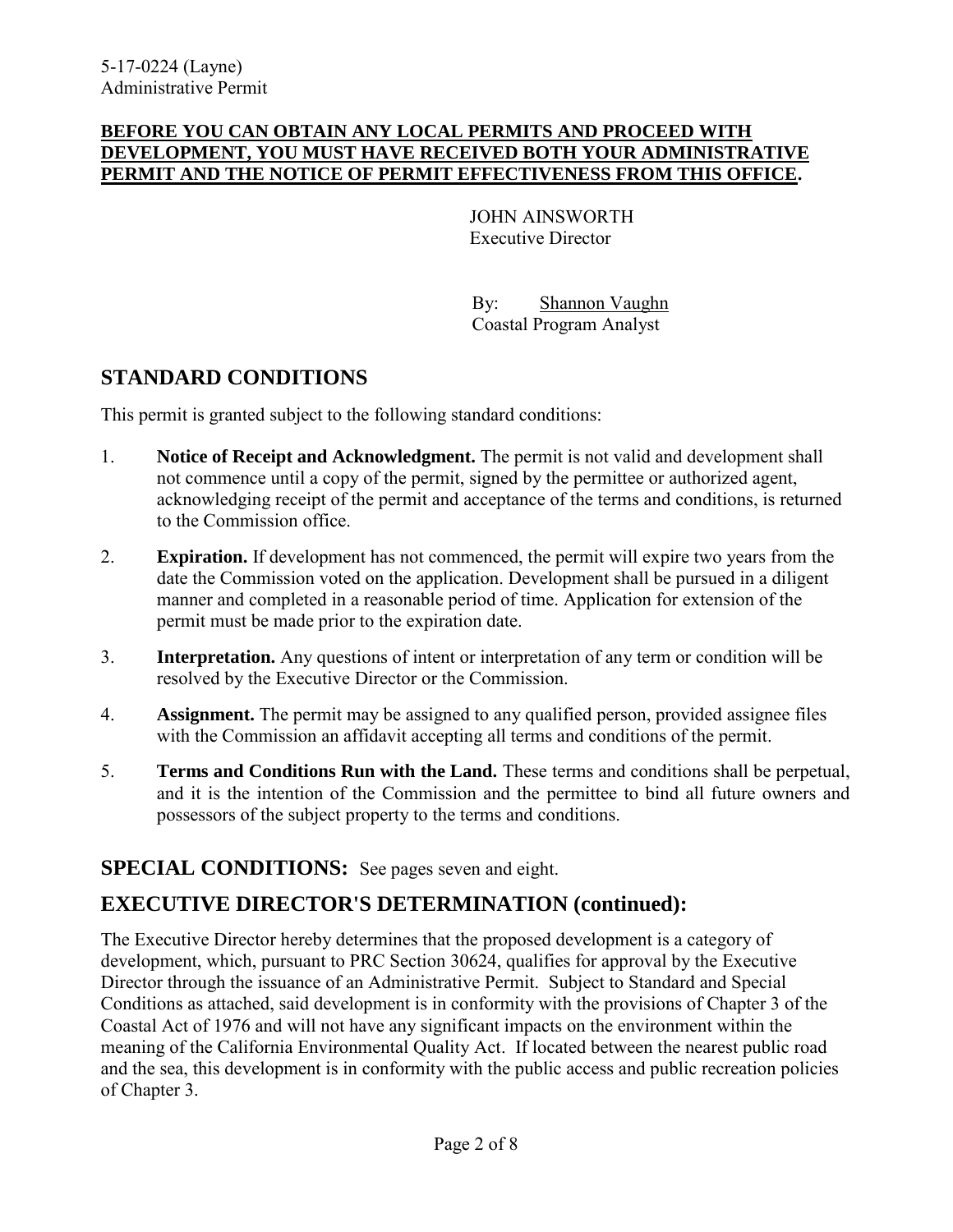## **FINDINGS FOR EXECUTIVE DIRECTOR'S DETERMINATION**

#### **A. PROJECT DESCRIPTION**

The applicant proposes a remodel and addition to a four-level, approximately 37-ft.-2in. high legally non-conforming three-unit residential structure on a 3,799 sq. ft. lot zoned R3-1 (Multiple Unit Residential) by the City of Los Angeles Zoning Code and designated Multiple Family Residential Low Medium II by the certified Venice Land Use Plan (LUP). The project site is located at 5111 Ocean Front Walk in the Marina Peninsula subarea of Venice, Los Angeles **[\(Exhibit 1\)](https://documents.coastal.ca.gov/reports/2017/7/W7b/W7b-7-2017-exhibits.pdf)**. Ocean Front Walk, known as the Venice Boardwalk, is an improved public walkway that runs between the project site and the sandy beach. The existing structure does not have a setback from Ocean Front Walk.

The proposed project is a remodel of an existing structure that consists of replacement of approximately 25% ( approximately 1,968/7,854 sq. ft.) of exterior walls; addition of approximately 22% (approximately 1,756 sq. ft.) of new exterior walls to accommodate the addition of new habitable area; an approximately 6% (approximately 438/7,764 sq. ft.) addition of new habitable area for a total of approximately 8,202 sq. ft. of internal area; an interior remodel; reconfiguration of the roof access staircase with an area of approximately 89 sq. ft.; the addition of an approximately 67 sq. ft. elevator that will reach a height of approximately 39 ft. -2 in; a new roof deck; and reconfiguration of the garages in order to accommodate one additional on-site parking space for a total of seven on-site parking spaces within two ground floor garages **[\(Exhibit 2\)](https://documents.coastal.ca.gov/reports/2017/7/W7b/W7b-7-2017-exhibits.pdf)**. The three existing residential units will be retained.

The existing structure has a legally nonconforming height of approximately 37 ft. -2in. for the front portion of the building (approximately 45 ft. deep) facing the beach and Ocean Front Walk. The height limit in the certified Venice LUP for multi-family residential structures in the Marina Peninsula sub area is 35', with the exception of chimneys, exhaust ducts, ventilation shafts, and other similar devices essential for building function, which may reach a height of 40 ft., and roof access structures, which may reach a height 45 ft. The parking supply, though currently not conforming to the standards set forth in the certified Venice LUP, will be brought into conformity with the proposed addition of a seventh on-site parking space.

On August 27, 1979, the Coastal Commission approved Coastal Development Permit A-79-5743 **[\(Exhibit 3\)](https://documents.coastal.ca.gov/reports/2017/7/W7b/W7b-7-2017-exhibits.pdf)** for the construction of a 480 sq. ft. addition to an "existing  $4<sup>th</sup>$  level of [the three-unit] residential structure… with [an] existing [height of] 37 ft. above grade." The City's records show that the original residential structure was built circa 1923. A condition of approval of CDP A-79- 5743 requires "that any future addition, or improvements to the property, will require a [CDP]…" There are gaps in the building record for the structure; however, considering the Commissionapproved CDP in 1979, which acknowledged the 37-ft. height of the structure, the existing height of approximately 37 ft. -2in. is considered to be legally nonconforming. Nevertheless, the proposed addition, roof access structures, and roof deck are consistent with the height limits set forth in the certified LUP. The proposed addition and roof deck are at the rear of the structure (along Speedway) and will not exceed the 35 ft. height limit. The roof access structures are proposed to reach a height of approximately 39 ft. -2in.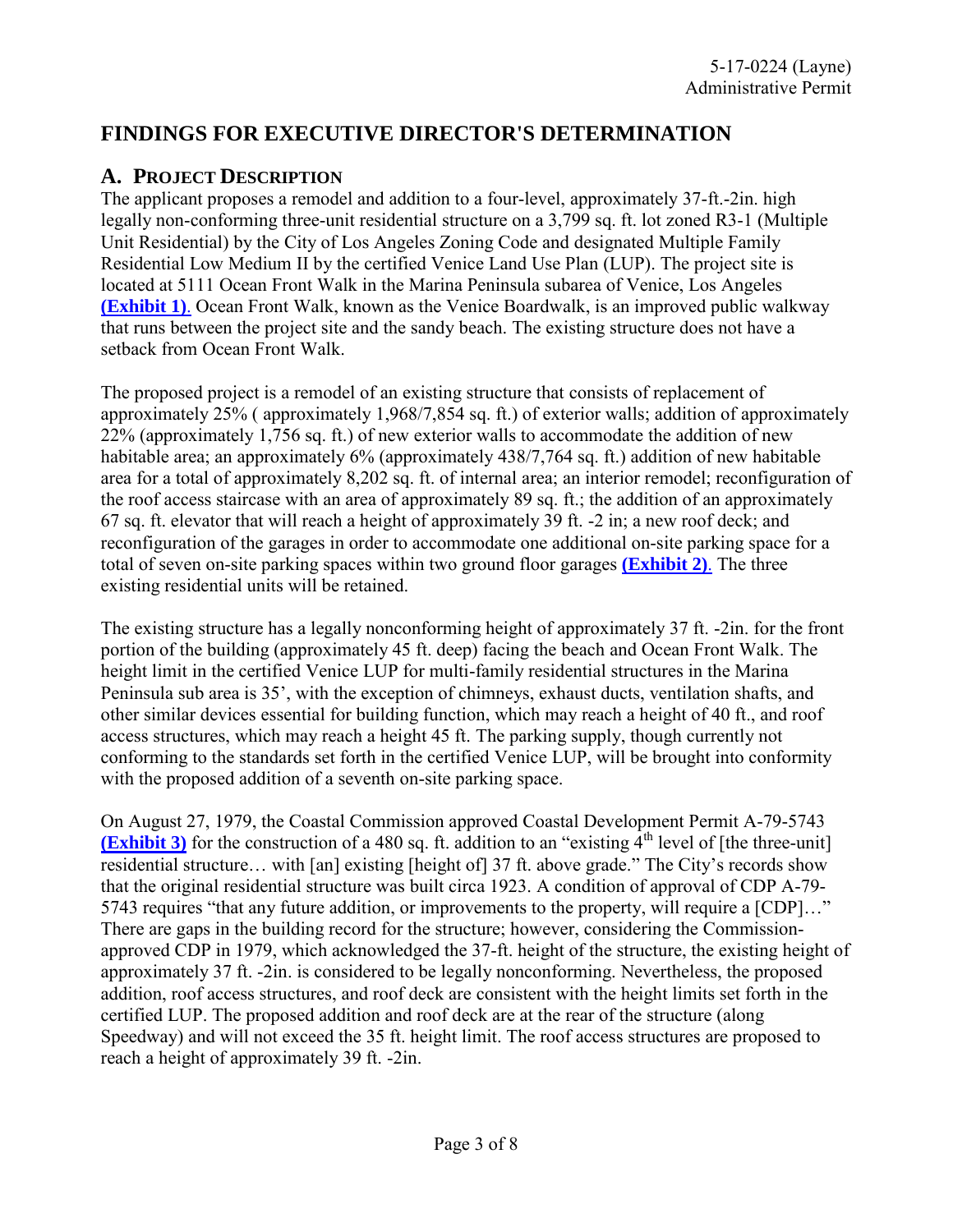#### 5-17-0224 (Layne) Administrative Permit

The applicant proposes to reconfigure the ground floor garages in order to make room for one additional on-site parking space for a total of seven on-site parking spaces, which is consistent with the parking policy of the certified LUP (Policy II.A.3), which requires two parking spaces per residential unit and for multiple dwelling structures on lots of 35 ft. of more in width that are adjacent to an alley, such as the subject site, one additional parking space for each four or fewer units, which, in this case yields seven on-site parking spaces.

The proposal includes seismic upgrades and will incorporate technology to minimize energy use consistent with Coastal Act requirements and the City's adopted CALGreen standards and other City guidelines. **Special Condition 1** requires the applicant to observe water quality and best management practices (BMP) measures into the project. No landscaping is proposed at this time; however, if in the future the applicant wishes to incorporate landscaping on the lot, **Special Condition 2** restricts plant palettes to drought tolerant and non-invasive species.

Typically, the Commission looks at allowable land uses, density, and height when evaluating whether or not a project is visually compatible with the character of the neighborhood, along with the existing characteristics of the surrounding area. The project site is part of a developed residential neighborhood located adjacent to Ocean Front Walk and the public beach and is designated for multi-family residential use by the certified Venice LUP and R3-1 by the Los Angeles Zoning Code. The land use and density of the structure are consistent with the City's Zoning Code and with the certified LUP. The Marina Peninsula neighborhood is comprised of an amalgam of new and old two-to-four story residential structures, with few one-story residences in the area. The structures vary in number of residential units from single-family homes to pre-coastal multiple-unit condominium buildings built across several lots. The subject property is neighbored on the north by a 5,364 sq. ft., three-story single-family residence and a three-story, six-unit approximately 9,200 sq. ft. multi-family structure, on the south by a two large approximately 20,000 sq. ft. three-story multi-family structure with subterranean parking, and on the east by a 2,037 sq. ft., three-story single-family residence. The proposed project at 5111 Ocean Front Walk will result in an 8,202 sq. ft., four-story multi-family residential structure. The project is designed to be consistent with the scale of residential structures in the area (see table below for similar residential structures in the area).

| <b>Address</b>              | <b>No. Units</b>            | <b>No. Stories</b> | <b>Square</b><br>Footage |
|-----------------------------|-----------------------------|--------------------|--------------------------|
| 5401 Ocean Front Walk (SFR) |                             |                    | 4,713                    |
| 4607 Ocean Front Walk (SFR) |                             |                    | 6,754                    |
| 4707 Ocean Front Walk (SFR) |                             |                    | 7,138                    |
| 25 Topsail Street (Duplex)  | $\mathcal{D}_{\mathcal{L}}$ |                    | 4,992                    |
| 5205 Ocean Front Walk       | 14                          |                    | ~17,600                  |
| 5209 Ocean Front Walk       | 14                          |                    | ~17,600                  |
| 18 Union Jack Street        |                             |                    | $-9,200$                 |

Table 1. Residential structures in Marina Peninsula subarea.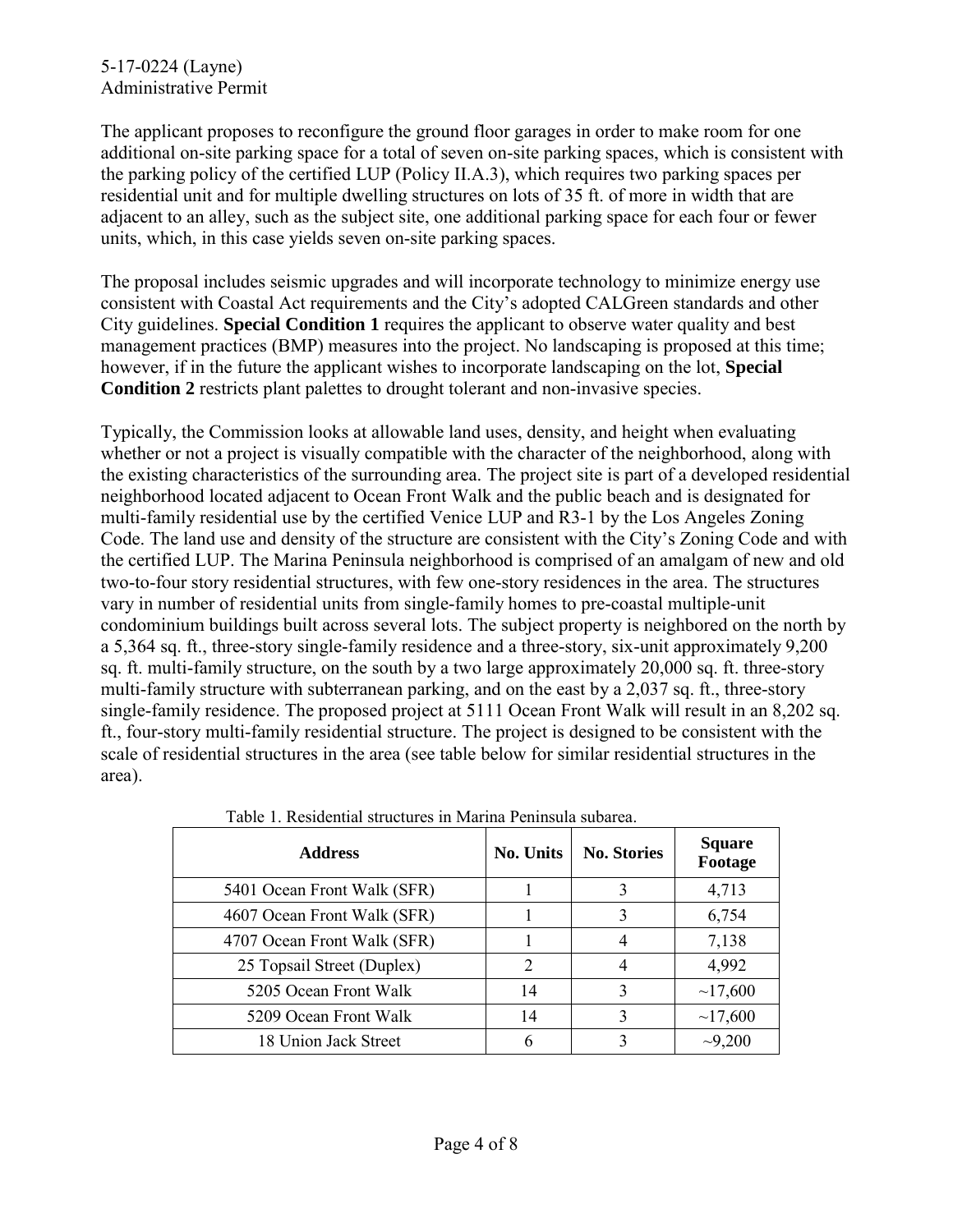The City has not designated the property as a historic resource within the community. SurveyLA, which is used as guidelines for historic resources in the area, also does not consider the property a historic resource nor does any other inventory maintained by the local government, the State of California, or the United States.

Section 30601 of the Coastal Act provides details regarding the geographic areas where applicant must also obtain a coastal development permit from the Commission in addition to obtaining a local coastal development permit from the City. These areas are considered Dual Permit Jurisdiction areas. Coastal zone areas outside of the Dual Permit Jurisdiction areas are considered Single Permit Jurisdiction areas. Pursuant to Section 30600(b) of the Coastal Act, the City of Los Angeles has been granted the authority to approve or deny coastal development permits in both jurisdictions, but all of the City's actions are appealable to the Commission. In this case, the project site is within the Dual Permit Jurisdiction area.

Pursuant to Section 30600(b) of the Coastal Act, the City of Los Angeles has opted to issue its own coastal development permits prior to certification of a Local Coastal Program (LCP) except for those permits eligible for issuance as administrative coastal development permits by the Executive Director under Section 30624. Section 30624 of the Coastal Act states in part:

(a) The commission shall provide, by regulation, for the issuance of coastal development permits by the executive director of the commission or, where the coastal development permit authority has been delegated to a local government pursuant to Section 30600.5, by an appropriate local official designated by resolution of the local government without compliance with the procedures specified in this chapter in cases of emergency, other than an emergency provided for under Section 30611, and for the following nonemergency developments: improvements to any existing structure; any single-family dwelling; any development of four dwelling units or less within any incorporated area that does not require demolition, and any other developments not in excess of one hundred thousand dollars (\$100,000) other than any division of land, and any development specifically authorized as a principal permitted use and proposed in an area for which the land use portion of the applicable local coastal program has been certified…

Local approval of the proposed project (i.e., Venice Specific Plan) allows the applicant the option of applying to the Commission for a coastal development permit (CDP) rather than a local coastal development permit through the City. The Executive Director of the Coastal Commission may consider the issuance of an administrative coastal development permit for a proposed project pursuant to Section 30624 of the Coastal Act. If the project is not one of the above mentioned categories of development, or the development raises significant environmental/coastal issues, such issues cannot be appropriately addressed on the Commission's administrative permit process and must be addressed by the City through its local coastal development permit process.

In this case, the proposed project has received the appropriate approvals from the local government and qualifies for the Commission's Administrative Calendar. The Venice Neighborhood Council recommended approval of the proposed development on May 17, 2017, revised on June 1, 2017.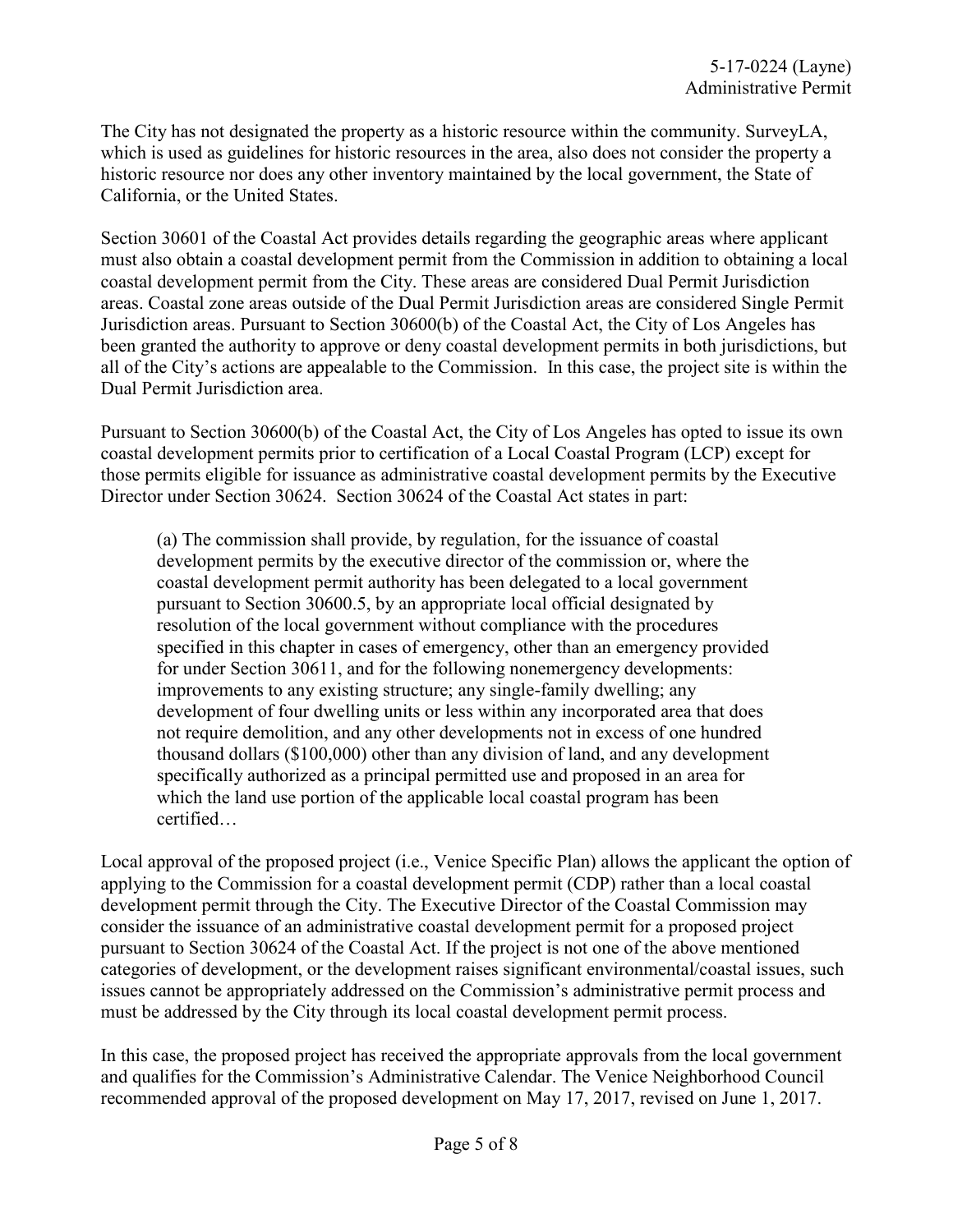The proposed development received Venice Coastal Zone Specific Plan Director of Planning Signoff on March 17, 2017 (DIR-2016-0851-VSO) from the City of Los Angeles Department of City Planning.

## **B. PUBLIC ACCESS**

The proposed development will not affect the public's ability to gain access to, and/or to make use of, the coast and nearby recreational facilities. Therefore, as proposed the development conforms with Sections 30210 through 30214, Sections 30220 through 30224, and 30252 of the Coastal Act.

## **C. WATER QUALITY**

The proposed development has a potential for a discharge of polluted runoff from the project site into coastal waters. The development, as proposed and as conditioned, incorporates best management practices (BMPs) to minimize the effect of construction and post-construction activities on the marine environment. These BMPs include, but are not limited to, the appropriate management of equipment and construction materials, reducing runoff through the use of rain barrels and permeable surfaces, the use of non-invasive drought tolerant vegetation to reduce and treat the runoff discharged from the site, and for the use of post-construction best management practices to minimize the project's adverse impact on coastal waters, as imposed in **Special Condition 1** and **Special Condition 2**. Therefore, the Commission finds that the proposed development, as conditioned, conforms with Sections 30230 and 30231 of the Coastal Act regarding the protection of water quality to promote the biological productivity of coastal waters and to protect human health.

#### **D. DEVELOPMENT**

As proposed, the development is located within an existing developed area and is compatible with the character and scale of the surrounding area. The project provides adequate parking based on the Commission's typically applied standards. Therefore, as proposed, the development conforms with Sections 30250, 30251 and 30252 of the Coastal Act.

## **E. LOCAL COASTAL PROGRAM**

Coastal Act section 30604(a) states that, prior to certification of a local coastal program (LCP), a coastal development permit can only be issued upon a finding that the proposed development is in conformity with Chapter 3 of the Act and that the permitted development will not prejudice the ability of the local government to prepare an LCP that is in conformity with Chapter 3. The Venice Land Use Plan was certified by the Commission on June 14, 2001 and is advisory in nature and may provide guidance. The proposed development is consistent with Chapter 3 of the Coastal Act and with the certified Land Use Plan for the area. Approval of the project as proposed will not prejudice the ability of the local government to prepare an LCP that is in conformity with the provisions of Chapter 3 of the Coastal Act.

# **F. CALIFORNIA ENVIRONMENTAL QUALITY ACT (CEQA)**

There are no feasible alternatives or additional feasible mitigation measures available that would substantially lessen any significant adverse effect that the activity may have on the environment.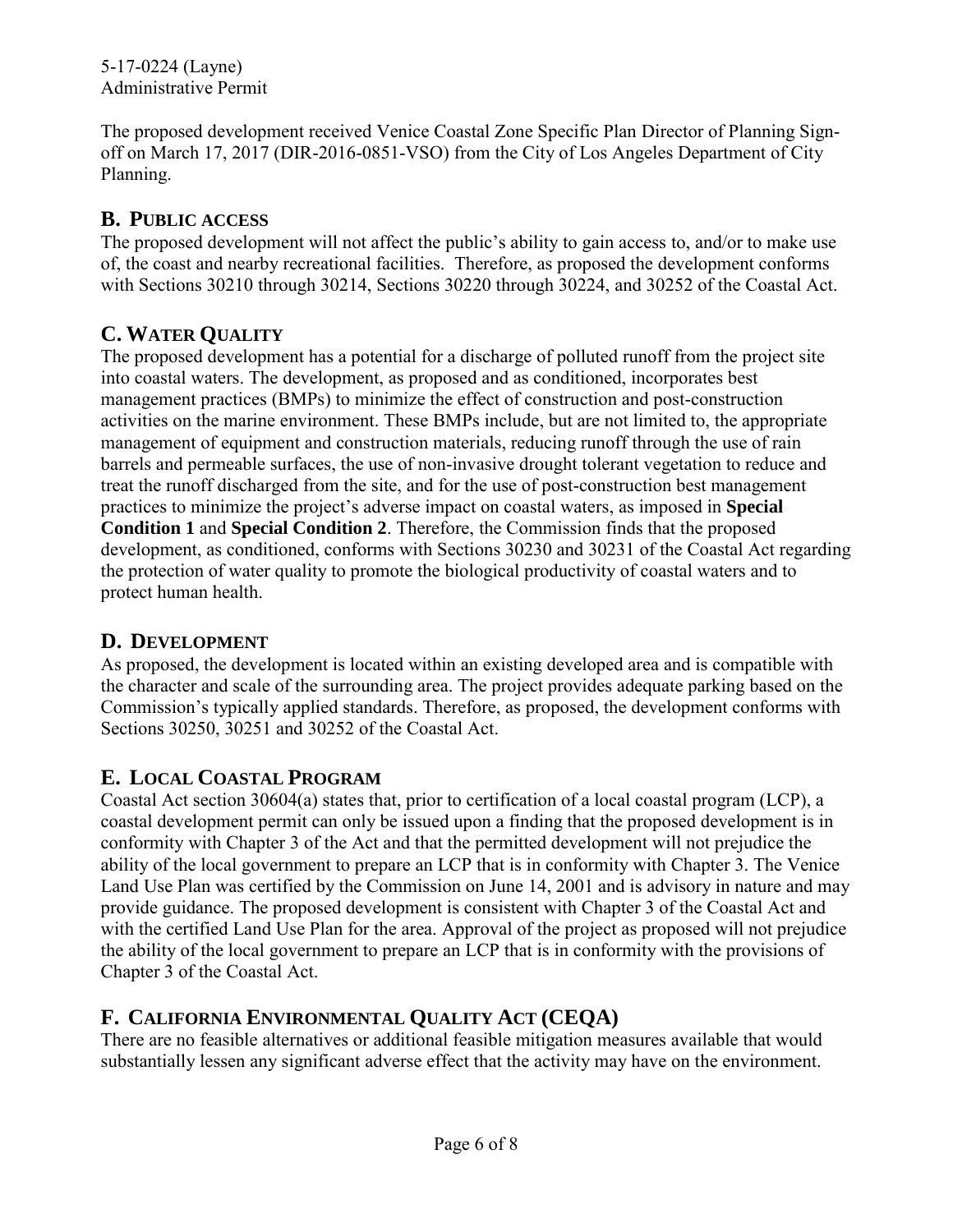Therefore, the proposed project is the least environmentally damaging feasible alternative and can be found consistent with the requirements of the Coastal Act to conform to CEQA.

## **SPECIAL CONDITIONS**

This permit is granted subject to the following special conditions:

Note: All Special Conditions of Coastal Development Permit A-79-5743 remain in effect and are unchanged by this action.

- 1. **Construction Responsibilities and Debris Removal.** By acceptance of this permit, the permittee agrees that the approved development shall be carried out in compliance with the following BMPs:
	- (a) No demolition or construction materials, debris, or waste shall be placed or stored where it may enter sensitive habitat, receiving waters or a storm drain, or be subject to wave, wind, rain, or tidal erosion and dispersion.
	- (b) No demolition or construction equipment, materials, or activity shall be placed in or occur in any location that would result in impacts to environmentally sensitive habitat areas, streams, wetlands or their buffers.
	- (c) Any and all debris resulting from demolition or construction activities shall be removed from the project site within 24 hours of completion of the project.
	- (d) Demolition or construction debris and sediment shall be removed from work areas each day that demolition or construction occurs to prevent the accumulation of sediment and other debris that may be discharged into coastal waters.
	- (e) All trash and debris shall be disposed in the proper trash and recycling receptacles at the end of every construction day.
	- (f) The applicant shall provide adequate disposal facilities for solid waste, including excess concrete, produced during demolition or construction.
	- (g) Debris shall be disposed of at a legal disposal site or recycled at a recycling facility. If the disposal site is located in the coastal zone, a coastal development permit or an amendment to this permit shall be required before disposal can take place unless the Executive Director determines that no amendment or new permit is legally required.
	- (h) All stock piles and construction materials shall be covered, enclosed on all sides, shall be located as far away as possible from drain inlets and any waterway, and shall not be stored in contact with the soil.
	- (i) Machinery and equipment shall be maintained and washed in confined areas specifically designed to control runoff. Thinners or solvents shall not be discharged into sanitary or storm sewer systems.
	- (j) The discharge of any hazardous materials into any receiving waters shall be prohibited.
	- (k) Spill prevention and control measures shall be implemented to ensure the proper handling and storage of petroleum products and other construction materials. Measures shall include a designated fueling and vehicle maintenance area with appropriate berms and protection to prevent any spillage of gasoline or related